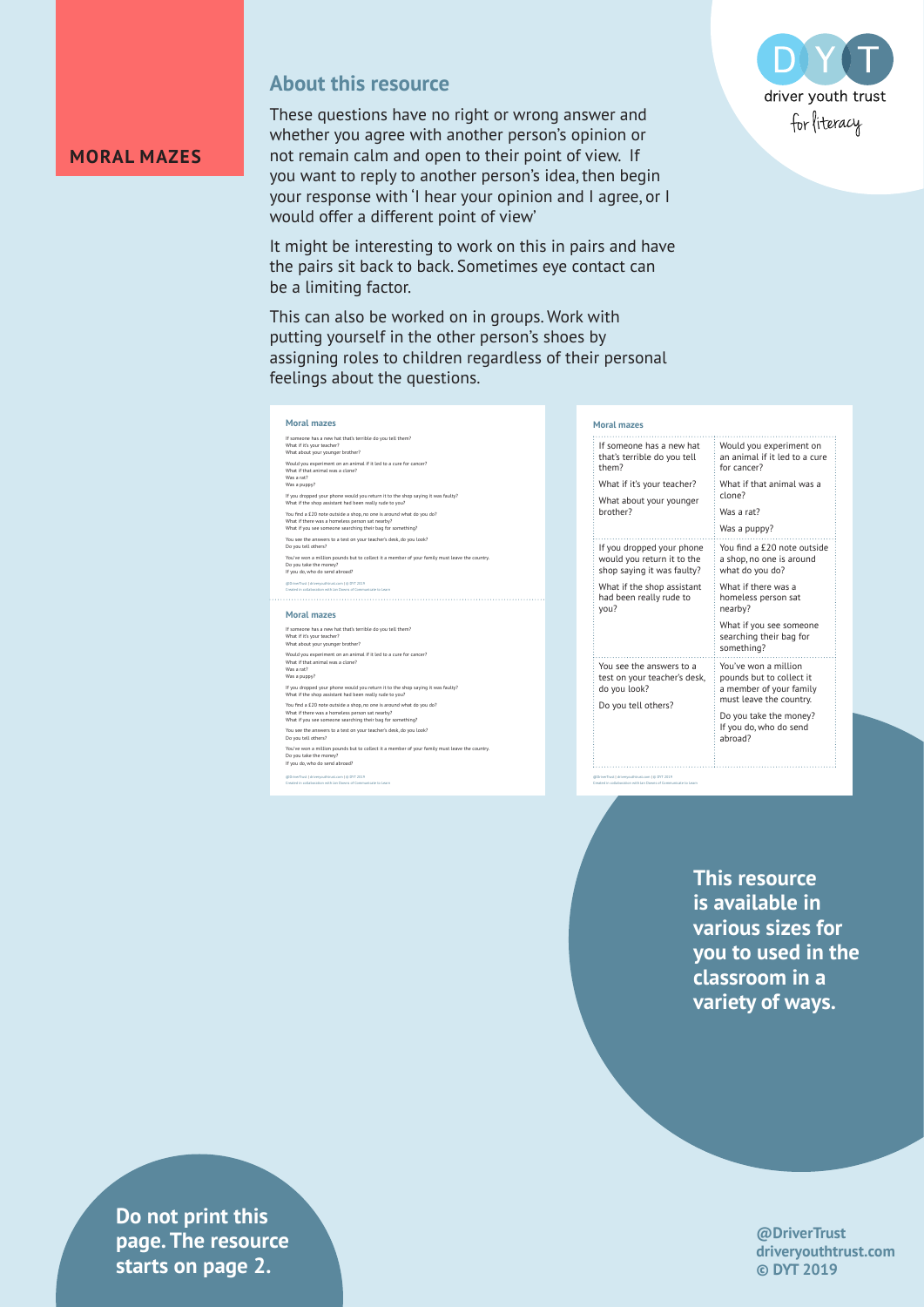## **Moral mazes**

If someone has a new hat that's terrible do you tell them? What if it's your teacher? What about your younger brother?

Would you experiment on an animal if it led to a cure for cancer? What if that animal was a clone? Was a rat? Was a puppy?

If you dropped your phone would you return it to the shop saying it was faulty? What if the shop assistant had been really rude to you?

You find a £20 note outside a shop, no one is around what do you do? What if there was a homeless person sat nearby? What if you see someone searching their bag for something?

You see the answers to a test on your teacher's desk, do you look? Do you tell others?

You've won a million pounds but to collect it a member of your family must leave the country. Do you take the money? If you do, who do send abroad?

@DriverTrust | driveryouthtrust.com | © DYT 2019 Created in collaboration with Jan Downs of Communicate to Learn

# **Moral mazes**

If someone has a new hat that's terrible do you tell them? What if it's your teacher? What about your younger brother?

Would you experiment on an animal if it led to a cure for cancer? What if that animal was a clone? Was a rat? Was a puppy?

If you dropped your phone would you return it to the shop saying it was faulty? What if the shop assistant had been really rude to you?

You find a £20 note outside a shop, no one is around what do you do? What if there was a homeless person sat nearby? What if you see someone searching their bag for something?

You see the answers to a test on your teacher's desk, do you look? Do you tell others?

You've won a million pounds but to collect it a member of your family must leave the country. Do you take the money? If you do, who do send abroad?